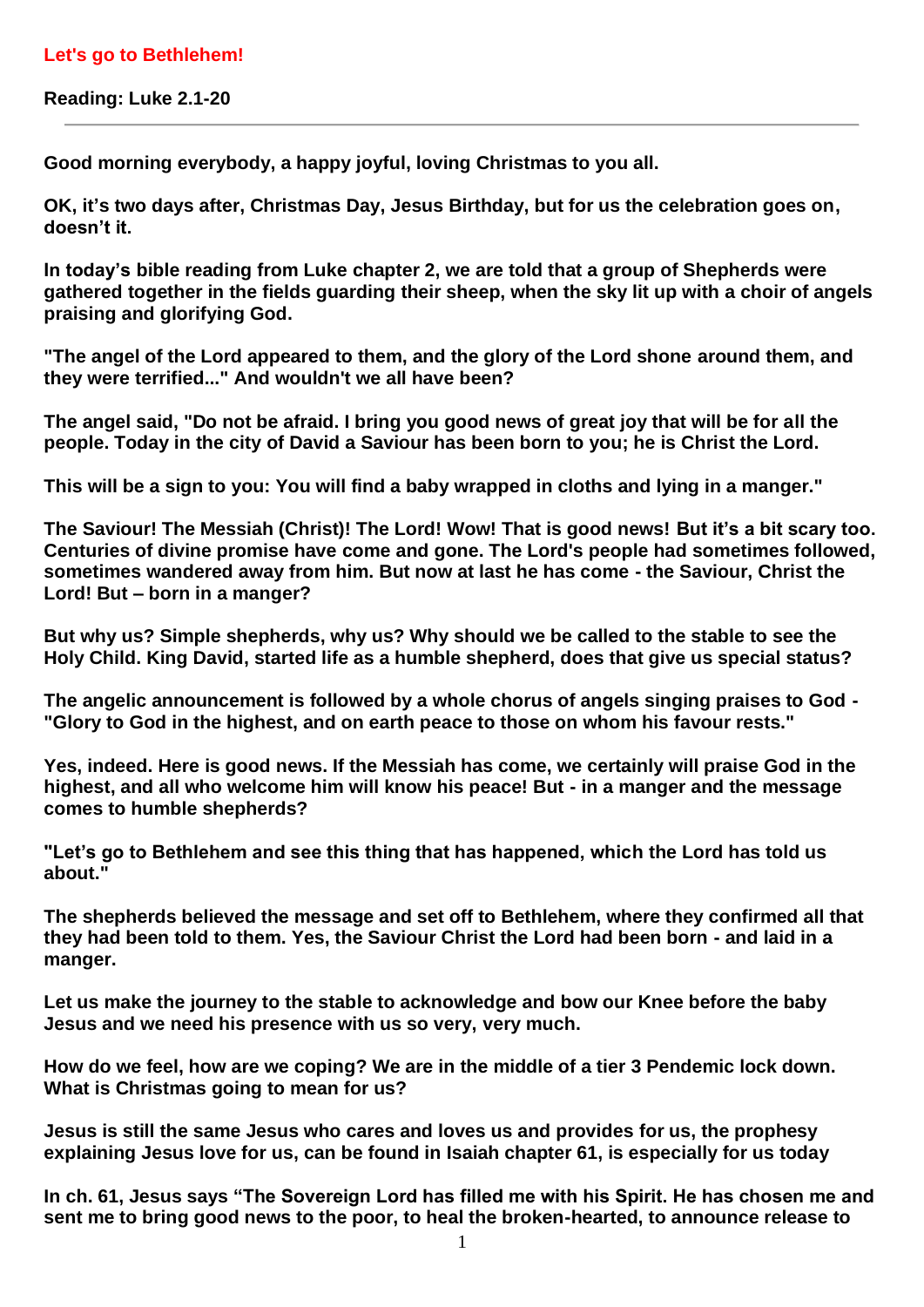**captives and freedom to those in prison. He has sent me to proclaim that the time has come when the Lord will save his people and defeat their enemies.** 

**He has sent me to comfort all who mourn, to give to those who mourn in Zion, In general terms, the picture we have of the Spirit in the Old Testament is that he was given to just a few specific people for specific practical tasks. As we have noted the Servant of the Lord in Isaiah is described as being filled with the Spirit for a task. In ch. 42, he is to "bring justice to every nation" (v 1,3,4).**

**But there was good news for the poor, healing for the broken-hearted, release for the captives, salvation from the hand of enemies, comfort, joy and gladness for the mourners...**

**Jesus Task**

**In the New Testament, Luke records that after Jesus' baptism he "returned from the Jordan full of the Holy Spirit and was led by the Spirit into the desert" where he was tempted by the Devil (4.1-13). After the temptation "Jesus returned to Galilee, and the power of the Holy Spirit was with him" (v. 14a).**

**"Then Jesus went to Nazareth, where he had been brought up, and on the Sabbath he went as usual to the synagogue. He stood up to read the Scriptures and was handed the book of the prophet Isaiah. He unrolled the scroll and found the place where it is written: 'The Spirit of the Lord is upon me, because he has chosen me to bring good news to the poor. He has sent me to proclaim liberty to the captives and recovery of sight to the blind; to set free the oppressed and announce that the time has come when the Lord will save his people.' Jesus rolled up the scroll, gave it back to the attendant, and sat down. All the people in the synagogue had their eyes fixed on him, as he said to them, 'This passage of scripture has come true today, as you heard it being read'"**

**Do you remember playing the childhood game, "Hide and seek"? Some elements of it have changed across the years but its essentials remain the same. After the count to a hundred, the "seeker" calls out "Coming, ready or not!" Just too bad if you're not hidden by then you've had your chance!**

**Well - Christmas has come, ready or not! I hope that all of us have done all we needed to do because - it has arrived!** 

**Too often our Christmas can be just one Day! If we will receive Jesus into our life, his presence will transform every day and all of our life! For he did not come to give us Christmas, but to give himself and to become our Saviour and our Lord!**

**Dramatic! Not just another partial fulfilment. Not the hoped-for immediate fix to their present social, political and economic situation—which in fact has continued to have its ups and downs since that time.** 

**Historically, for the Jewish people, there have been more "downs" than "ups" across the centuries since Jesus came!) Jesus the Son of God came in the middle of human history for all people and all time! He was not the political King they had hoped him to be. In his caring for people in all their needs, he was in no sense the political activist campaigning for social justice that Liberation Theologians have wanted him to be.**

## **Our Task**

**There was part of Jesus' task that was exclusively his. He alone could create the good news by giving his life for human sin. Yet the Day of Pentecost reminds us that he has passed the**